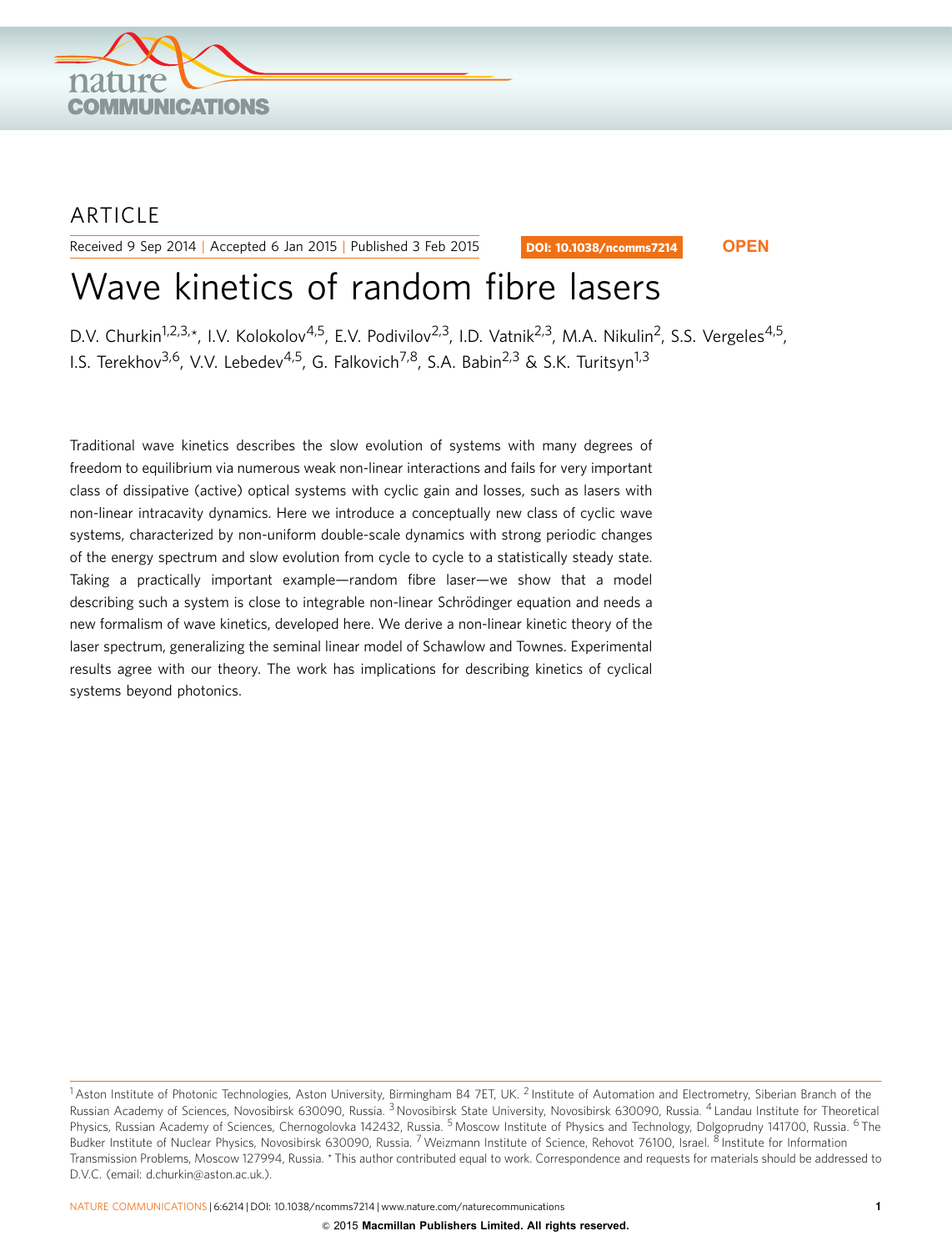he mathematical description of non-linear systems with a large number of degrees of freedom far from thermodynamic equilibrium is still one of the major challenges of the modern theoretical physics that is also of great importance for various optical applications. The classical technique used in this field is kinetic equation approach that stems from the seminal work of Boltzmann<sup>[1,2](#page-4-0)</sup>. Kinetic theory for waves has been pioneered by Peierls<sup>[3](#page-4-0)</sup>, who derived the kinetic equation for phonons in anharmonic crystals applying averaging over random phases.

In many optical systems, key properties are defined by a large ensemble of light waves, randomized through optical noise, random scattering and non-linear interaction, which makes them a natural object for wave kinetic description. Moreover, an optical spectrum  $F(\omega)$  is the correlation function directly described by the wave kinetic equation. Thus, the wave kinetic approach could provide a straightforward description for the slow relaxation of the optical spectrum to statistical equilibrium. In its classical form, the wave kinetics<sup>[4,5](#page-4-0)</sup> has recently been successfully applied to conservative non-linear optical systems $6-8$ .

However, a number of practically important optical systems feature inherent gain and losses, often of a periodic nature. From the theoretical point of view, dissipation and amplification, that is, non-homogeneity over the evolution coordinate makes classical wave kinetic description of such dissipative (active) systems impossible.

The challenge becomes evident for a laser, one of the most interesting and arduous optical systems from a theoretical point of view. A vast number of various laser theories have been formulated for different gain mechanisms and cavity types (see, for example, [refs 9,10](#page-4-0) and the references therein). However, most of them are dynamical and based on the representation of laser radiation via cavity modes. For cavity-free systems, such as random lasers<sup>11–15</sup>, dynamical models become complicated due to the co-existence of localized and extended modes and strong interactions between them<sup>16-18</sup>

A fibre laser typically features a very large number of longitudinal modes weakly interacting via Kerr non-linearity. Such laser is, in essence, a natural active cyclic system having a double-scale kinetic evolution. Indeed, in fibre lasers due to gain and loss non-homogeneity over the spatial coordinate along the cavity, the fast evolution of the laser spectrum within each cavity round trip (cycle) is subject to strong changes. At the same time, the light evolves slowly from one round trip to another approaching some statistical equilibrium state. Owing to a complex nature of such kinetic processes, there is no yet a general theory that quantitatively describes spectra of radiation of fibre lasers, despite their wide practical use.

In this work, we introduce a new conceptual framework to describe cyclic wave kinetics of fibre lasers modelled by dissipative modifications of the integrable non-linear Schrödinger equation. This allows us to formulate the first-ever non-linear kinetic theory of laser radiation and describe, as an important practical example, an optical spectrum of a random fibre laser<sup>19</sup>. Since the system is close to integrable, we find very non-trivial kinetics, which makes for the conceptual novelty of our approach.

## Results

Wave kinetic equation for fibre lasers. Kinetic theory describes an average (macroscopic) probabilistic evolution of complex system. Starting from basic microscopic dynamic equations governing the interaction of elementary constituents (for example, particles or waves), the kinetic description effectively reduces a large number of degrees of freedom in the original nonlinear system by implying some assumptions about statistics of

fluctuations. In the context of a wave system, the kinetic equation describes an evolution of quantities that are averages over times exceeding wave periods. In this case, waves with different frequencies acquire different phases enabling treating them as approximately independent at averaging. Nowadays, the wave kinetic approach (known in some contexts as wave turbulence<sup>[4](#page-4-0)</sup>) is used in a range of physical applications varying from Bose–Einstein condensate to astrophysics<sup>5</sup>.

In traditional wave kinetics, initial (arbitrary) wave spectrum  $F_{\omega}$  evolves in a gradual way through cascades of numerous weak non-linear interactions towards a statistical steady state, as illustrated by [Fig. 1a.](#page-2-0) The evolution from initial to asymptotically stationary spectrum is governed by the wave kinetic equation<sup>4</sup>. The long-time asymptotic state is steady both globally and locally meaning that statistical properties do not change at any arbitrary time shift. This is achieved when the external pumping of energy into the system and dumping of energy out of the system are time independent.

In fibre laser, radiation undergoes strong periodic (cyclic) changes along the cavity due to combined action of gain, loss, dispersion and non-linearity, superimposed on a slow evolution from one round trip to another. The global statistical equilibrium still may exist in terms of the Poincare mapping<sup>[20](#page-5-0)</sup> as a state that is statistically reproduced after each round trip. However, contrary to the case of systems homogenous over evolution variable, a local statistically steady state does not exist, meaning that the wave spectrum is changed substantially at any arbitrary time shift. As a result, two scales over evolution coordinate do exist in laser systems—a fast evolution within each round trip, and slow evolution from cycle to cycle. This results in non-uniform spirallike evolution that differs from a monotonic relaxation in classical wave kinetics, as schematically depicted in [Fig. 1b.](#page-2-0) It is important that the amplitudes of waves could be sufficiently increased or decreased during the fast evolution within each round trip depending on either the pumping or dumping being dominant at particular moment in a laser cavity. So the classical wave kinetic approach cannot be directly applied to the typical fibre lasers as the strong local (quasi periodic) dynamics of the wave spectrum must be taken into account.

To deal with active cyclic systems, we derive a pumping-driven wave kinetic equation governing the fast and strong wave spectrum evolution within round trip, in addition to the 'standard' wave kinetic equation governing the slow and incremental wave spectrum evolution from cycle to cycle.

Further, we briefly outline the derivation of the kinetic equation for the cyclic active wave system having numerous random-phase waves non-linearly interacting via cubic nonlinearity, which is assumed to be weak. We consider the quadratic dispersion law specific for optics and spectrally narrow excitations. The system is under periodic energy pumping and dumping repeated in a cyclic way and is evolving within each period and from cycle to cycle [Fig. 1b.](#page-2-0)

We start from the generic dynamical equation describing the evolution of the complex envelope field  $\psi$  over the evolution coordinate z (that, for instance, can be a propagation distance inside the fibre cavity) in dispersive non-linear medium<sup>21</sup>:

$$
i(\partial_z - \hat{g})\psi = \beta \partial_t^2 \psi + \gamma/2\psi |\psi|^2.
$$
 (1)

Here  $t$  stands for time, while  $z$  is the evolution coordinate within the cycle. For the wave system, coefficients  $\beta$  and  $\gamma$ describe, respectively, the dispersion and non-linearity of the running wave with intensity proportional to  $|\psi(z,t)|^2$ , the linear operator  $\hat{g}$  describes energy pumping/dumping into/from the system. In the particular case of optics, equation (1) is the generalized non-linear Schrödinger equation, which describes light propagation in one-dimensional media,  $\gamma$  is associated with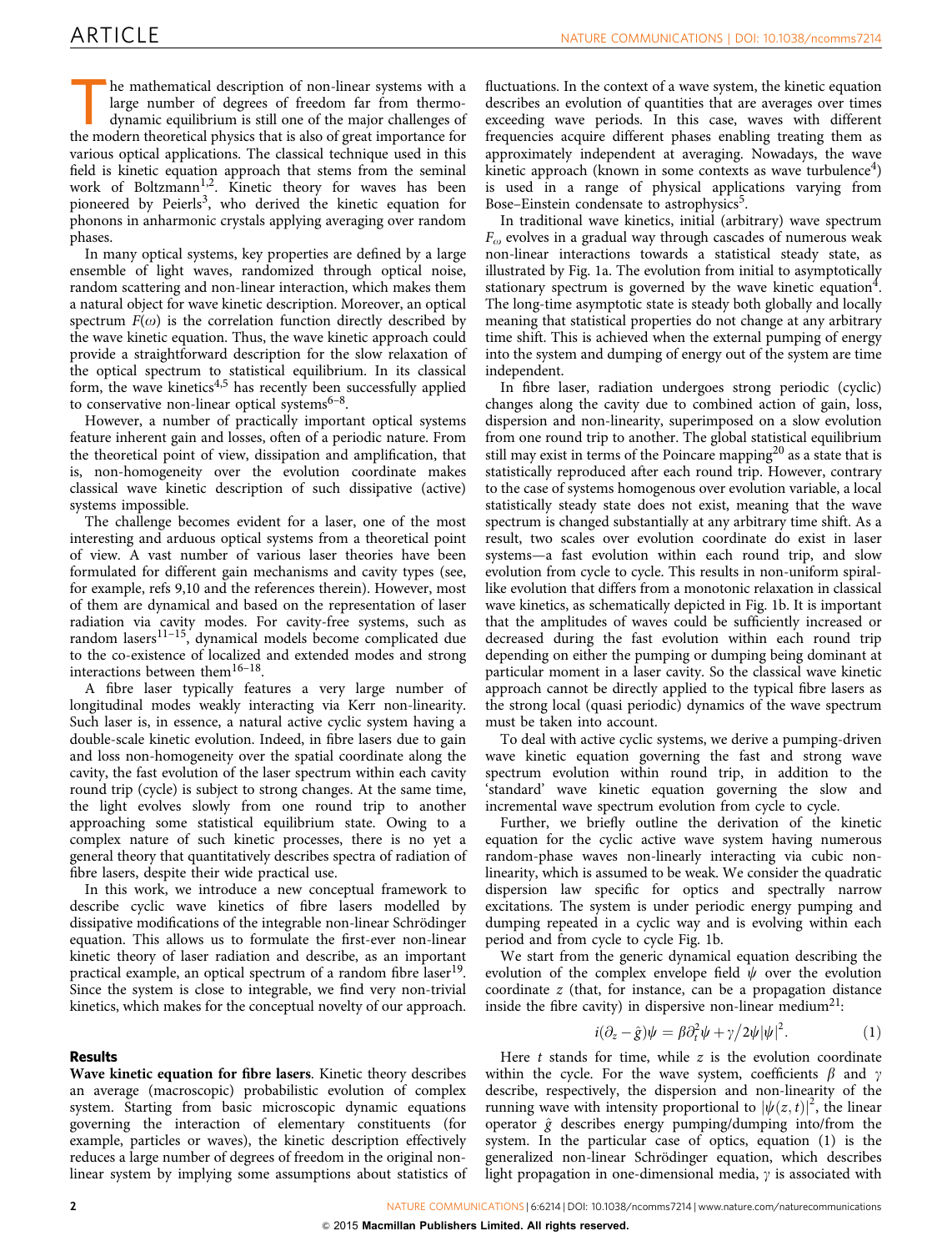<span id="page-2-0"></span>

Figure 1 | Wave kinetics in active cyclic systems. (a) In classical wave kinetics, initial wave spectrum evolves gradually to a statistically stationary wave spectrum when energy pumping/dumping is homogeneous over the evolution time. The evolution is governed by wave kinetic equation. The global statistically stationary wave spectrum is also a local stationary solution, that is, does not changed when shifted in time on any arbitrary value. (b) In active cyclic systems, the energy pumping/dumping act in a periodic way resulting in cycling dynamics and double-scale evolution of the wave spectrum. When the energy pumping/dumping changes within the cycle, the wave spectrum is locally non-stationary exhibiting strong changes within each cycle. This evolution is governed by a local pumping-driven wave kinetic equation equation (3). At the same time, the spectrum evolves in a gradual incremental way from cycle to cycle similar to classical wave kinetics. If the overall pumping within the cycle is equal to energy dumping, the system approaches the global stationary solution. (c) In a random fibre laser, the optical pumping is distributed over the fibre, while the dumping occurs at fibre ends where the radiation goes out. Each pass of the optical fibre is one cycle. The generation spectrum exhibits strong changes during evolution within each cycle because of optical gain. Random distributed feedback couples the optical spectrum on consequent cycles. As the gain is equal to losses in a laser, the optical spectrum must be identical on different cycles. Thus, the global stationary solution does exist.

Kerr non-linearity and  $\hat{g}$  is the operator describing an optical spectrally dependent gain. The dynamical models based on the non-linear Schrödinger equation (1) are widely used for describing laser radiation in fibre lasers (see [refs 22,23\)](#page-5-0), as well as other optical systems characterized by strong influence of noise and stochasticity<sup>24–26</sup>.

The conservative part of equation (1), that is, one-dimensional NLSE, is completely integrable and possesses an infinite number of the integrals of motion<sup>[27](#page-5-0)</sup>. In the context of kinetic consideration, this equation presents a very special case. As was pointed out by Zakharov<sup>[27](#page-5-0)</sup>, there is a wide class of integrable equations leading to trivial kinetics, that is, no kinetics at all, and the one-dimensional NLSE belongs to the class. The deviations from the integrability in equation (1) are given by the term with  $\hat{g}$ and are of crucial importance since; indeed, these deviations determine a non-trivial kinetics of the wave system. We construct a general scheme enabling the derivation of kinetic equation for such nearly integrable systems (see Supplementary Note 1 and Supplementary Fig. 1) that can be employed in a variety of other physical applications.

The wave kinetic theory deals with a pair correlation function

$$
F(z, z'; t - t') = \langle \psi(z, t) \psi^*(z', t') \rangle, \tag{2}
$$

here angle brackets denote averaging over z larger than the dispersion length  $L_d = \frac{1}{\beta \Delta^2}$ , where  $\Delta$  is the characteristic width of the wave spectrum defined as a Fourier transform of the onepoint correlation function  $F(z, z, t)$ :  $F_{\omega}(z) = \int dt \ e^{i\omega t} F(z, t)$ . Further we are interested in kinetics, that is, in the evolution of a wave spectrum. Note that in optics,  $F_{\omega}(z)$  corresponds to the directly measured optical spectrum.

Next we derive the wave kinetic equation on correlation function  $F_{\omega}$  using the deviation of equation (1) from the integrable NLSE. We use a standard assumption that the field  $\psi$  consists of numerous waves with random phases. These waves interact via small non-linearity that is the origin of their randomness. Extensive technical details of how the local wave kinetic equation is derived using the diagram techniques can be found in Supplementary Notes 2 and 3.

The resulting wave kinetic equation reads:

$$
(\partial_z - 2g(\omega, z))F_{\omega}(z)
$$
  
=  $\gamma^2 \int \frac{d\omega_1 d\omega_2 d\omega_3}{(2\pi)^2} \delta(\omega + \omega_1 - \omega_2 - \omega_3)$   
 $\times \left[ \frac{g_a(z)}{g_a^2(z) + \Phi^2} F_{\omega} F_{\omega_2} F_{\omega_3} + \frac{g_c(z)}{g_c^2(z) + \Phi^2} F_{\omega_1} F_{\omega_2} F_{\omega_3} \right]$  (3)  
 $-2 \frac{g_b(z)}{g_b^2(z) + \Phi^2} F_{\omega} F_{\omega_1} F_{\omega_3}$ 

Here  $g(\omega, z)$  is a frequency dependent gain,  $\Phi =$  $\beta(\omega^2 + \omega_1^2 - \omega_2^2 - \omega_3^2)$  is a dispersion factor,  $g_a = g(\omega, z) +$  $g(\omega_2, z) + g(\omega_3, z) - g(\omega_1, z), g_b = g(\omega, z) + g(\omega_1, z) + g(\omega_3, z)$  $-g(\omega_2, z), g_c = g(\omega_1, z) + g(\omega_2, z) + g(\omega_3, z) - g(\omega, z)$ . The equation is derived under double separation of scales, that is, we consider the case of strong dispersion over spectrum compared with gain, and we assume that the gain itself if much larger than gain variation over the spectrum width. Note that equation (3) describes wave kinetics in a rather general class of active cyclic system not limited to quadratic dispersion relation: different dispersion laws can be easily incorporated in (3) by a corresponding change of the factor  $\Phi$ .

There are several principal differences between the wave kinetic equation (3) for the active cyclic system and a classical wave kinetic equation. First of all, as the energy pumping and dumping is non-homogenous over the evolution coordinate z within the cycle, the wave spectrum exhibits strong changes during the evolution within the cycle, so the local stationary statistically steady state does not exist. Formally that means one cannot equate the derivative over evolution coordinate z to zero and find in this way a stationary solution similar to classical wave kinetics.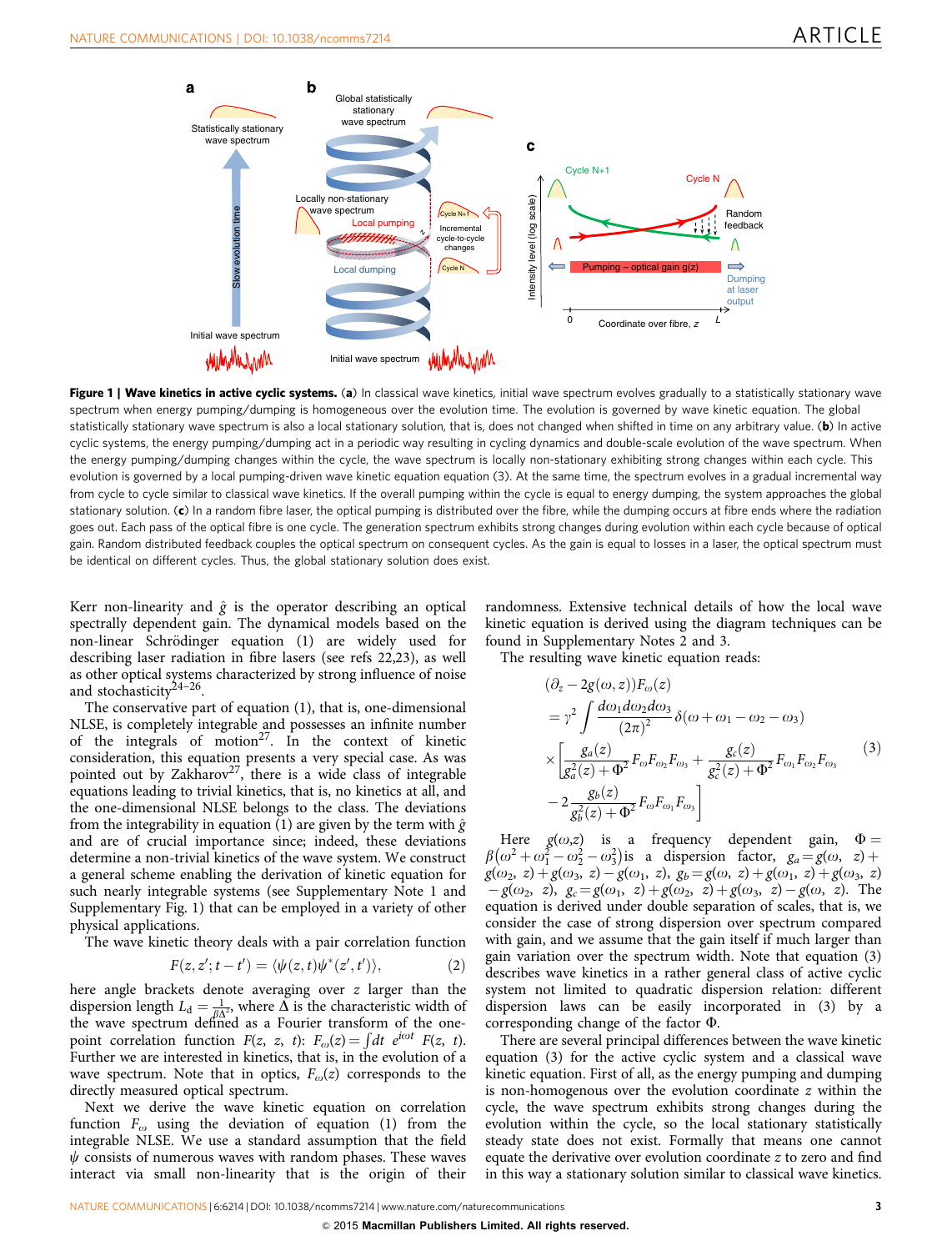<span id="page-3-0"></span>

Figure 2 | Statistically steady-state solutions of the local wave kinetic equation. The spectra are numerically calculated from the local wave kinetic equation (3) in a particular case of a random fibre laser as an example Supplementary Equation 43. (a) Wave spectrum depending on gain/dispersion ratio  $\lambda = 2q/\beta\Delta^2$ , where  $\Delta$  is the optical spectrum width. (b) Wave spectrum slope  $\theta$  at different gain/dispersion parameter  $\lambda$ . The slope is defined from the approximation of the wave spectrum wing by exponential function, exp( $-\theta x$ ). Dotted line shows the wave spectrum slope in the case of hyperbolic secant shape wave spectrum.



Figure 3 | Non-linear kinetic description of the random fibre laser optical spectrum. (a) Experimentally measured optical spectrum: near the generation threshold (blue curve, laser power =  $0.025 W$ ), slightly above the generation threshold (green curve,  $0.2 W$ ) and well above the generation threshold (red curve, 1.5W). The optical spectrum predicted by the local wave kinetic equation Supplementary Equation 43, for laser power 1.5W is shown by dashed red line (b) Spectrum width as a function of the laser's output power in theory and experiment. Experimental data are shown by black circles. The prediction for spectrum broadening from non-linear kinetic theory based on local wave kinetic equation (3) is shown by blue dashed line. The prediction for spectrum narrowing from modified linear kinetic Schawlow–Townes theory Supplementary Equation 47, is shown by dashed green line. Red line is a sum of non-linear and linear contributions. Inset—spectral narrowing near the threshold in a logarithmic scale.

The traditional wave kinetic equation for a conservative Hamiltonian system could be obtained from the local wave kinetic equation (3) in the limit of zero gain. In this case, the gainrelated Lorentzian terms  $g_{a,b,c}/(g_{a,b,c}^2 + \Phi^2)$  in the right-hand side of equation (3) turn into delta-functions, ensuring the energy conservation and giving the classical kinetic wave equation. However, the classical kinetic equation derived from NLSE is trivial in a sense that the right-hand side vanishes because of integrability of one-dimensional  $N \text{LSE}^{27}$  $N \text{LSE}^{27}$  $N \text{LSE}^{27}$ . In other words, in NLSE-based integrable system, the spectrum does not evolve at all. This is not the case for local wave kinetic equation (3). From the formal point of view, wave interaction is uniform over slow evolution time<sup>[4](#page-4-0)</sup> in classical wave kinetics. In active cyclic systems, however, these interactions are mediated by a non-homogenous gain (see Lorentzian factors due to gain in equation (3)), which results in the interaction being effective over the finite interval of the evolution coordinate only. Note that equation (3) does not conserve momentum, because the pumping and dumping are changed over the evolution coordinate z. We would like to also note that an interesting modification of the conventional wave turbulence kinetic equation was studied in the paper by Ascheri et  $al.^{28}$  $al.^{28}$  $al.^{28}$ , where the integrability of the original NLSE model was broken by the transverse spatial inhomogeneity of the refraction index.

Non-linear kinetic theory of a laser's optical spectrum. Now apply the formalism of wave kinetics in active cyclic systems to an optical system and derive for the first time, to the best of our knowledge, a non-linear kinetic theory of the optical spectrum of a laser. In general, the classical wave kinetics cannot be applied to describe the laser optical spectrum, because lasers are active cyclic systems with double-scale evolution. The first steps towards kinetic consideration have been made in the experimental works[29,30](#page-5-0), in which the challenge was outlined. First, a heuristic analysis was performed for a specific system, and strong experimental evidence of the need for new rigorous non-linear kinetic theory was presented there $29,30$ .

Here the local wave kinetic equation (3) allows us to formulate a non-linear kinetic theory of the laser spectrum generalizing the famous linear kinetic theory by Schawlow and Townes<sup>31</sup>. We focus on a particular, albeit very interesting case of the random fibre laser operating via Rayleigh scattering feedback<sup>19</sup>. Until now, apart from a straightforward NLSE-based numerical modelling[32,](#page-5-0) there was no theory, neither dynamical nor kinetic, describing the optical spectrum of the random fibre laser, which was an additional motivation to choose this particular system as a test-bed of our general theory.

Consider a random fibre laser of length L that is an optically pumped long span of a standard telecommunication fibre.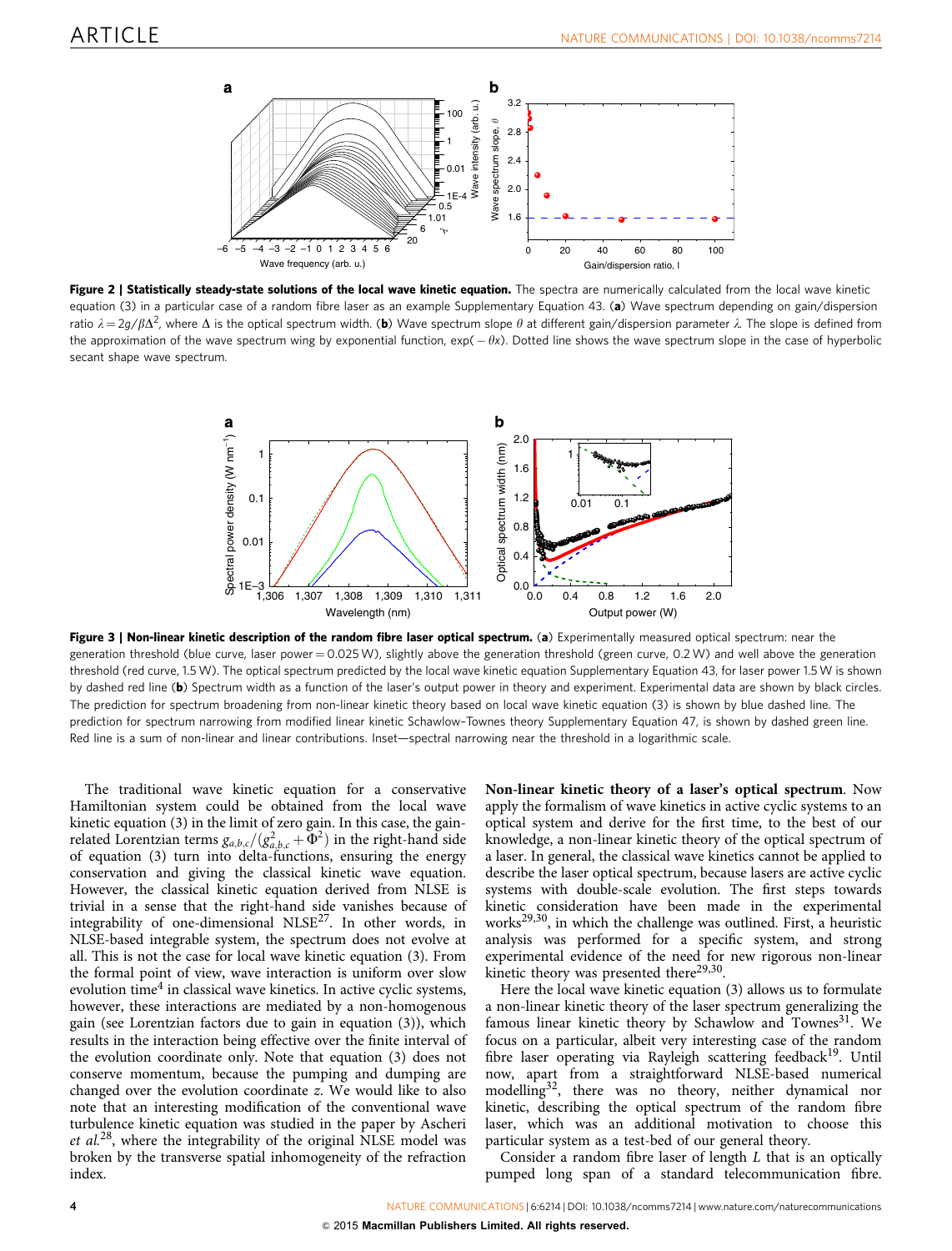<span id="page-4-0"></span>Weak random distributed feedback is caused by the Rayleigh scattering in a fibre core on refractive index inhomogeneities, and the Raman gain is induced by the pump radiation, jointly resulting in random lasing<sup>[19](#page-5-0)</sup>. The laser's optical spectrum consists of numerous waves of random amplitudes and phases which interact via Kerr non-linearity. Effectively, the cavity of the random fibre laser corresponds directly to the concept of the active cyclic systems, [Fig. 1c.](#page-2-0) Indeed, there are two counterpropagating generating waves that are identical under the condition of symmetric optical pumping. The propagation of each wave from one end of the optical fibre to another end is governed by the dynamical equation (1). We treat each pass of the optical fibre as one kinetic cycle. During the propagation, the optical spectrum is subject to strong changes. Indeed, there is a distributed optical gain all over the fibre, and the generation intensity at the initial point of each cycle, at  $z = 0$ , is very low since almost all optical power is emitted from the fibre end. Therefore, the local wave kinetic equation (3) must be applied.

We focus on a statistical equilibrium corresponding to an average laser spectrum that is approached over many round trips. Formally, the existence of the steady-state laser spectrum is equivalent to the following boundary condition on correlation Equivalent to the following boundary condition on correlation<br>function:  $F_{\omega}(0) = \langle |R(\omega)^2| \rangle F_{\omega}(L)$ , where  $\langle |R(\omega)^2| \rangle$  is the random reflection coefficient of the laser output coupler. Taking the local kinetic equation (3) and the boundary conditions, using the perturbation theory for a small non-linearity and after some calculations, we derive the kinetic equation directly governing steady-state laser spectrum  $F_{\omega}$ , (Supplementary Note 4 and Supplementary Equation 43), being just a modified version of the local kinetic equation (3). Depending on the value of the dispersion, the wave spectrum, that is, the generation spectrum of the random fibre laser, has a different shape [Fig. 2a,](#page-3-0) and different rate of energy transfer from spectrum centre to spectrum wings [Fig. 2b.](#page-3-0) Note that in the case of long Raman fibre laser with a conventional linear cavity, similar hyperbolic secant spectrum shape was observed and introduced in a phenomenological way in the limiting case of the dispersion being much larger than non-linearity<sup>29</sup>.

To verify the predictions of our non-linear kinetic theory on the laser's spectrum, we designed the random fibre laser operating in the same domain of parameters as in the theory (see Methods and Supplementary Note 5 and Supplementary Fig. 2). The laser spectrum was measured and is shown in [Fig. 3a.](#page-3-0) Below the threshold, we observe an amplified spontaneous emission spectrum that corresponds to the gain profile. High above the generation threshold, the random fibre laser spectrum demonstrates non-linear kinetic broadening. The spectrum shape is perfectly described by our theory [Fig. 3a](#page-3-0). Moreover, the theory describes the laser's spectrum broadening law over the pump power [Fig. 3b](#page-3-0) (red line).

Besides the non-linear kinetic contribution to the wave spectrum, well pronounced at high power, there is also a linear kinetic contribution dominant at low powers. Indeed, it is well known from the seminal work of Schawlow and Townes<sup>31</sup> that the laser spectrum exhibits spectral narrowing while the pump power increases above the generation threshold. The spectral narrowing is observed in random fibre laser spectrum as well (see [Fig. 3b.](#page-3-0) However, the approach of Schawlow and Townes<sup>31</sup> can be used only for laser cavities having distinct well-defined cavity modes, which is not the case for the random fibre laser having modeless, that is, continuous spectrum. To deal with that, we modify the approach of Schawlow–Townes and derive the equation describing spectrum narrowing of the random fibre laser at low power (see Supplementary Fig. 3, Supplementary Note 6 and Supplementary Equation 45). Its solution, Supplementary Equation 47, describes well the experimentally observed optical spectrum narrowing near the generation threshold [Fig. 3b,](#page-3-0) inset.

Note that as a matter of fact, the Supplementary Equation 45 is a linear kinetic equation valid at lower powers where one can neglect the non-linear interactions between different spectral components. In this sense, the local wave kinetic equation, equation (3), describing the non-linear spectrum broadening high above the generation threshold, is the extension of the Schawlow– Townes equation to the non-linear mode interaction case. The real optical spectrum has both—linear and non-linear—contributions. The sum of linear and non-linear terms describes well the experimentally measured laser spectrum width in all power range [Fig. 3b](#page-3-0). The small residual difference between the theory and the experimental data could be attributed to the influence of the pump wave induced cross-phase modulation (XPM) effect. The estimate gives the value of XPM induced spectral width of 0.2 nm at low power.

#### **Discussion**

The general formalism of wave kinetics of active cyclic systems presented here could be applied for various optical systems where stochasticity is important, such as random lasers of other types, lasers with open or unstable resonators, multi-mode lasers with very large number of generation modes and other systems. However, our theoretical formalism for statistics of cyclic active systems can have implications far beyond photonics. To give the example most close to heart: within every heartbeat from diastole to systole, there are substantial and complicated changes of the blood flow—when one starts to run, it takes many heartbeats for a system to evolve into a new state. The world is full of such systems, non-Hamiltonian in their nature, which evolve to the statistical equilibrium in cycles as external energy pumping and dumping occurs in a periodic way; for instance, day and year cycles in meteorology, long-haul fibre transmission links, lasers, Rayleigh–Taylor instabilities in various media (water, atmosphere, coatings in surfaces). Our work shows a direction for describing such systems—considering slow evolution of the respective correlation function averaged over several cycles.

#### Methods

Experimental set-up. In brief, the random fibre laser comprises a pump source at 1,115 nm coupled to 850 m of a phosphosilicate fibre. The laser generates near 1,308 nm. We minimize the length of the random fibre laser to keep the pump nearly undepleted and maintain a low non-linearity factor, which is actually the ratio of the generation power to the pump power. The shorter the length, the higher the generation threshold, and, therefore, the higher pump power at given generation power. To compare the non-linear kinetic laser theory predictions with experimental data, we measure all fibre parameters except non-linearity coefficient that is known from the literature. The coefficients are linear losses  $\alpha = 0.09 \text{ km}^{-1}$ , dispersion coefficient  $\beta = 4.3 \text{ ps}^2 \text{ km}^{-1}$ ,  $\gamma = 7 \text{ (km W)}^{-1}$ , Raman gain coefficient  $g_R = 0.68$  (kmW)<sup>-1</sup>.

#### References

- 1. Boltzmann, L. Weitere Studien über das Wärmeglechgewicht unter Gas molekülen. Wien. Ber. 66, 275-370 (1872).
- 2. Boltzmann, L. On certain questions of the theory of gases. Nature 51, 413–415 (1895).
- 3. Peierls, R. Zur kinetischen Theorie der Warmeleitung in Kristallen. Ann. Phys. 395, 1055–1101 (1929).
- 4. Zakharov, V., L'vov, V. & Falkovich, G. Kolmogorov Spectra of Turbulence I: Wave Turbulence (Springer-Verlag, 1992).
- 5. Nazarenko, S. Wave Turbulence (Springer-Verlag, 2011).
- 6. Picozzi, A. et al. Optical wave turbulence: toward a unified nonequilibrium thermodynamic formulation of statistical nonlinear optics. Phys. Rep. 542, 1–132 (2014).
- 7. Garnier, J., Lisak, M. & Picozzi, A. Toward a wave turbulence formulation of statistical nonlinear optics. J. Opt. Soc. Am. B 29, 2229–2242 (2012).
- 8. Sun, C. et al. Observation of the kinetic condensation of classical waves. Nat. Phys. 8, 470–474 (2012).
- 9. Siegman, A. E. Lasers (University Science Books, 1986).
- 10. Csele, M. Fundamentals of Light Sources and Lasers (Wiley, 2004).